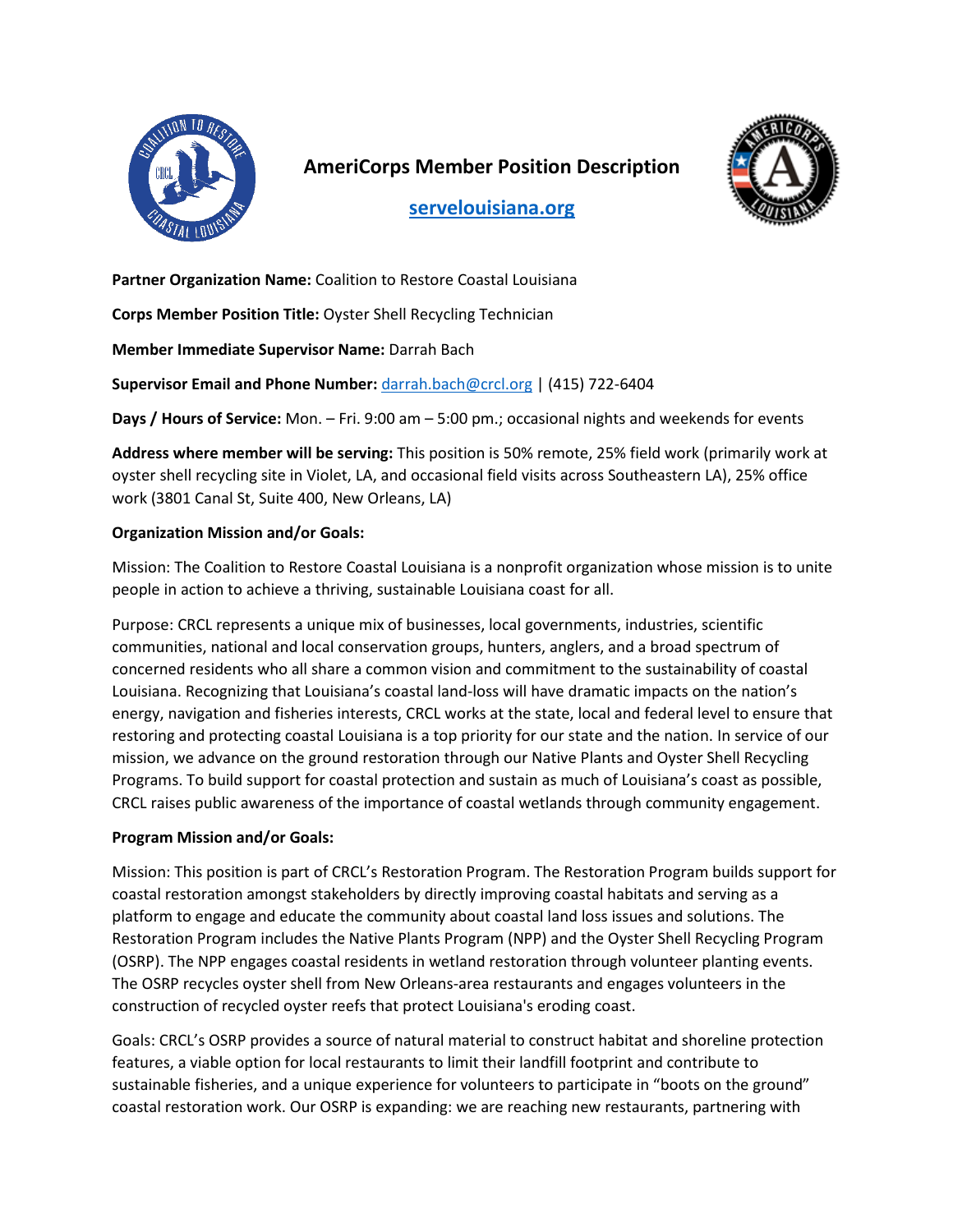communities and organizations across the region, and looking ahead at the future of state-wide oyster shell recycling. We wish to build additional capacity to offer such programming and perform programmatic analyses in service of building a robust recycling program for the future of Louisiana.

**Member Position Summary:** The Oyster Shell Recycling Technician will add capacity to CRCL's OSRP by designing and implementing strategies, performing research and analyses, and coordinating program logistics for increased awareness and reach. The Technician will primarily 1) assist in program optimization, expansion, and development of best practices 2) maintain, update, and optimize shell collection tracking mechanisms 3) perform economic and programmatic analyses including production and distribution of Quarterly Reports 4) assist with OSRP volunteer events, periodic field work and project monitoring, 5) cultivate and maintain community partnerships, and 6) assist with Restoration Program events, outreach, and meetings.

**Member Impact:** The Oyster Shell Recycling Technician will enable CRCL to bolster our program capacity by reaching more—and more diverse—audience. The Technician will be guided to develop best practices that will shape the future of the program. The Technician's work with partner restaurants will raise the profile of the OSRP—and hence coastal land loss and restoration solutions—with restauranteurs, waitstaff, customers, and other stakeholders. CRCL's vision is that through OSRP participation, volunteers and/or restaurant staff will become informed supporters of coastal restoration and will be empowered to act in support of coastal causes, such as by increasing their involvement with CRCL or by responding to action alerts to express concerns for coastal issues to their representatives. The Technician's work will contribute to CRCL's larger restoration impacts by building state and community awareness and support for the OSRP.

### **Essential Functions of Position:**

- Work strategically to increase oyster shell recycling by recruiting new restaurant and community partners.
- Implement volunteer events and assist OSRP Coordinator with site preparations.
- Design and perform creative analyses to develop best practices:
	- o Identify cost-savings and metrics of success.
	- o Research seafood market trends and waste and sustainability incentives.
	- o Perform analyses on program economics and design novel tracking systems for the program.
	- $\circ$  Assist in OSRP venture to instate a Louisiana oyster shell recycling tax credit.
- Produce and distribute Quarterly Reports for restaurant partners and stakeholders.
- Maintain OSRP StoryMap, including updating graphics and narrative.
- Collaborate closely and maintain open communication with the OSRP Coordinator and Restoration Program team.
- Work strategically with Outreach, Communications, and Development teams to cultivate and maintain engagement opportunities and community partnerships.
- Serve as an essential member of the Restoration Program team attending oyster reef deployments, tree or grass plantings and monitoring trips.
- Provide additional support for CRCL events, such as our annual Shell-a-Bration, the State of the Coast Conference (in odd years), annual Stewardship Awards Gala, Restoration on the Half Shell, etc.